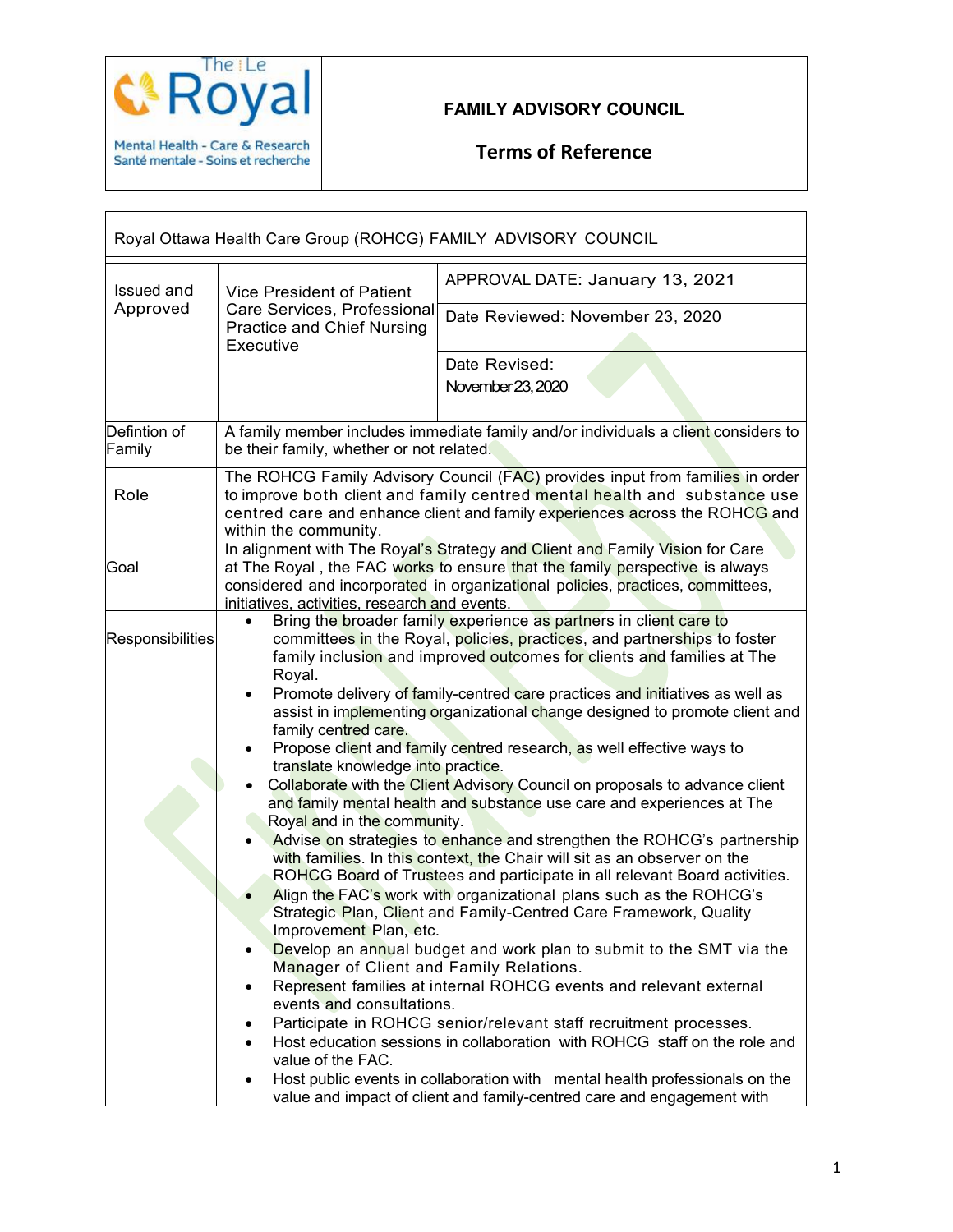

### **FAMILY ADVISORY COUNCIL**

## **Terms of Reference**

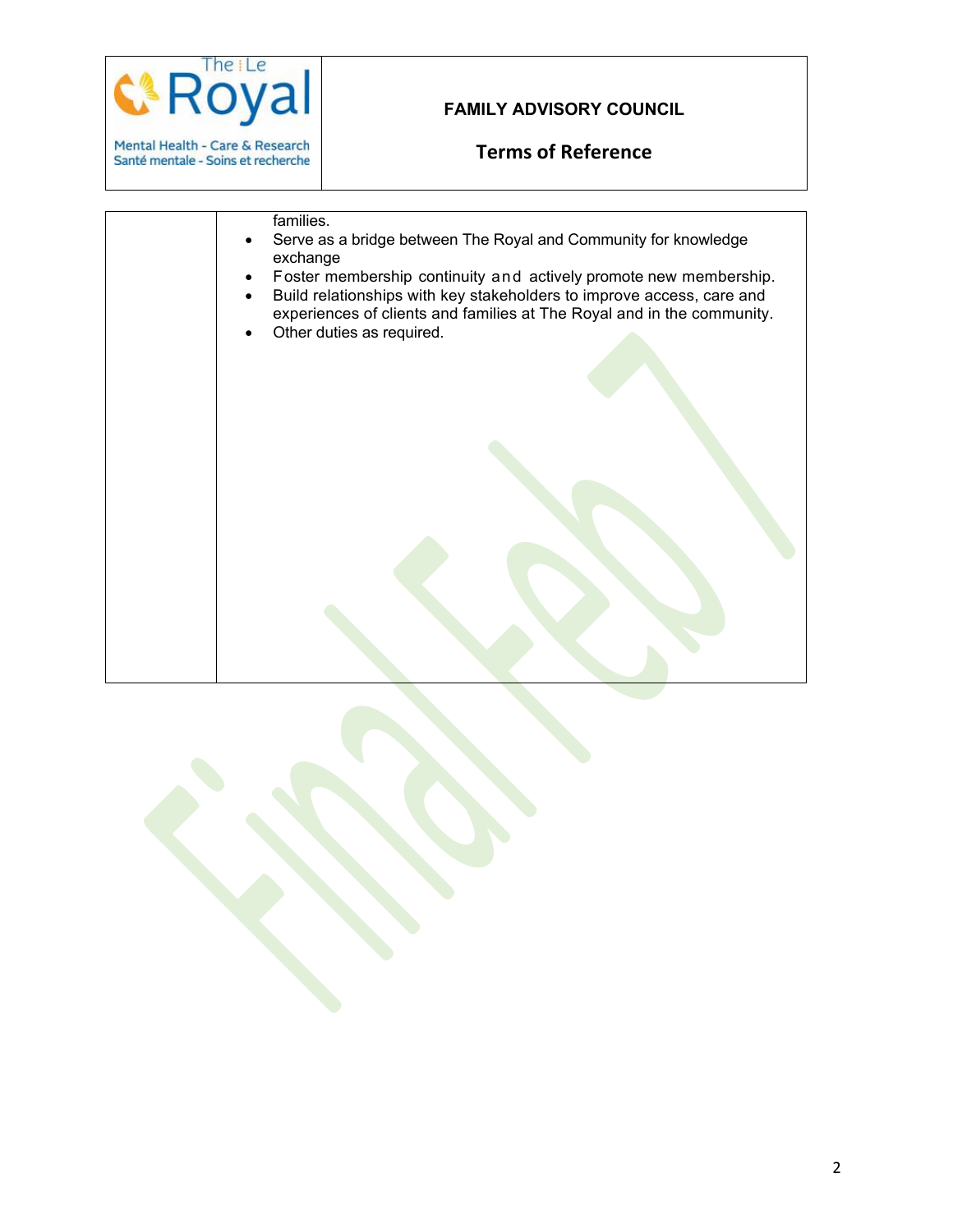

# **Terms of Reference**

The iLe

Mental Health - Care & Research<br>Santé mentale - Soins et recherche

koya

| Membership         | A person wishing to become a member of the FAC can contact<br>$\bullet$<br>fac@theroyal.ca<br>The FAC will comprise up to 15 family members Executive<br>$\bullet$<br>Council menbers as well as a staff liaison.<br>Membership is open to families who have, or have had a loved<br>$\bullet$<br>one with mental illness or substance use receiving services at The<br>Royal.<br>The FAC will also consider membership from community<br>$\bullet$<br>members who have lived experience supporting a loved one living<br>with mental illness or substance use. A community member is<br>considered to be someone whose loved one is not currently<br>receiving services at the Royal, nor have they received services in<br>the past. Community members may make up to 25% of the<br>Executive Advisor Council (max. of 4 community members)<br>FAC members use their experience to improve the overall care at the<br>$\bullet$<br>ROHCG and at a regional community level.<br>FAC members must apply and be accepted as volunteers at The<br>$\bullet$<br>Royal Ottawa Volunteer Association (ROVA).<br>FAC Executive Concil members shall be able to contribute a minimum of 10<br>$\bullet$<br>hours per month on Council activities which includes attending monthly<br>meetings on a regular basis.<br>A membership may be terminated by the decision of the FAC<br>$\bullet$<br>executive committee if the member has not contributed for an<br>extended period, e.g., not attending 3 consecutive meetings of the<br>FAC or not considered to be working within the agreed mandate of<br>the FAC.<br>Advisors at large who have participated on hospital committees, etc will be<br>considered first for FAC membership at time of a vacancy or a leave of<br>absence (LOA) coverage requests.<br>Members may (should) request LOA) for a period during which<br>they will not be able to attend meetings. The LOA will be approved<br>on a case by case basis. |
|--------------------|--------------------------------------------------------------------------------------------------------------------------------------------------------------------------------------------------------------------------------------------------------------------------------------------------------------------------------------------------------------------------------------------------------------------------------------------------------------------------------------------------------------------------------------------------------------------------------------------------------------------------------------------------------------------------------------------------------------------------------------------------------------------------------------------------------------------------------------------------------------------------------------------------------------------------------------------------------------------------------------------------------------------------------------------------------------------------------------------------------------------------------------------------------------------------------------------------------------------------------------------------------------------------------------------------------------------------------------------------------------------------------------------------------------------------------------------------------------------------------------------------------------------------------------------------------------------------------------------------------------------------------------------------------------------------------------------------------------------------------------------------------------------------------------------------------------------------------------------------------------------------------------------------------------------------------------------------------------------------|
| Quorum             | A quorum will be 50% plus one (1) of the Executive Advisory<br>۰<br><b>Council members.</b><br>Where there is a tie, the Chair will cast the deciding vote.<br>Where quorum is not reached, the meeting can continue in order<br>to share information. No motions, or actions can be voted on<br>without reaching quorum. However, items that require decisions<br>by the FAC, voting can be conducted by email when quorum has<br>not been reached. The Chair shall send out an email for the<br>purpose of voting to all Executive Advisor members, tally votes, and<br>share the results, as required.                                                                                                                                                                                                                                                                                                                                                                                                                                                                                                                                                                                                                                                                                                                                                                                                                                                                                                                                                                                                                                                                                                                                                                                                                                                                                                                                                                |
| Decision<br>Making | Decisions will normally be by consensus of members present.<br>$\bullet$<br>Contentious issues may need to be settled by a majority vote of<br>members present (if 2/3 of the Executive Council is present) or<br>otherwise using an email vote by current members.                                                                                                                                                                                                                                                                                                                                                                                                                                                                                                                                                                                                                                                                                                                                                                                                                                                                                                                                                                                                                                                                                                                                                                                                                                                                                                                                                                                                                                                                                                                                                                                                                                                                                                      |